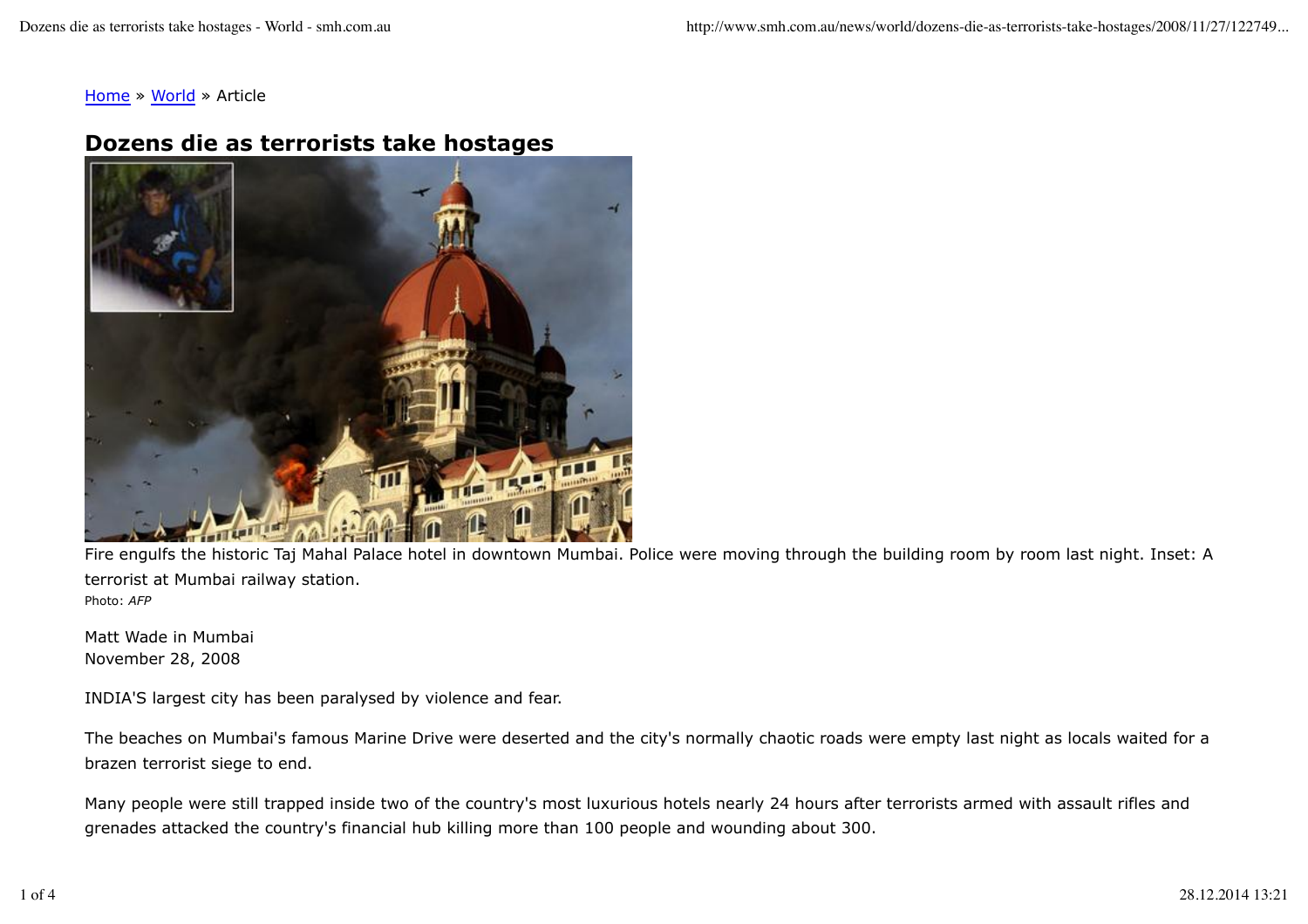The police commissioner, A.N. Roy, said police and army commandos were moving through the five-star Taj Mahal Hotel room by room.

"Some dead bodies were lying inside; they have been brought out. This process is on," he told the news channel NDTV.

"There are guests in the rooms, but we won't be able to give you a number. There is no hostage-like situation in the Taj."

Soldiers and police were also moving on the luxury Trident Oberoi hotel in an operation to free the estimated 200 people trapped inside.

There were also thought to be hostages in the Jewish centre Nariman House, which had been surrounded by snipers.

Television signals to both hotels have been switched off to prevent the terrorists getting wind of any operations to storm the buildings.

It was reported that authorities had made contact with the terrorists, but Mr Roy said there were no negotiations.

One, possibly two, Australians died and two were confirmed injured. There were no reports of Australian hostages.

Police said the 20 to 30 terrorists who undertook the attack on Mumbai were highly trained and well armed. Several were aged in their early 20s, dressed in T-shirts and jeans and armed with automatic weapons and grenades.

They turned southern Mumbai into a war zone for many hours.

Even by the standards of terrorism in India, where there has been a spate of attacks this year, the assaults were particularly brazen and drastically different in scale and execution. The attackers used boats to reach the urban peninsula they hit, and their targets were sites popular with tourists.

Indian officials said the police had killed four of the suspected attackers and captured nine.

The Indian navy said its forces were boarding a cargo vessel suspected of ties to the terrorists. A navy spokesman, Captain Manohar Nambiar, said the ship, MV Alpha, had recently come to Mumbai from Karachi.

The Indian Prime Minister, Manmohan Singh, said those behind the attacks were based "outside the country" and he warned "neighbours" who provided a haven to anti-India militants.

The gunmen lay siege to two of the hotels all night. Troops stormed in to rescue people trapped inside. The 105-year-old Moorish-styled rooftop dome of the landmark Taj Mahal Palace & Tower hotel was engulfed in fire, and flames billowed out of many rooms. One wing of the waterfront hotel was gutted.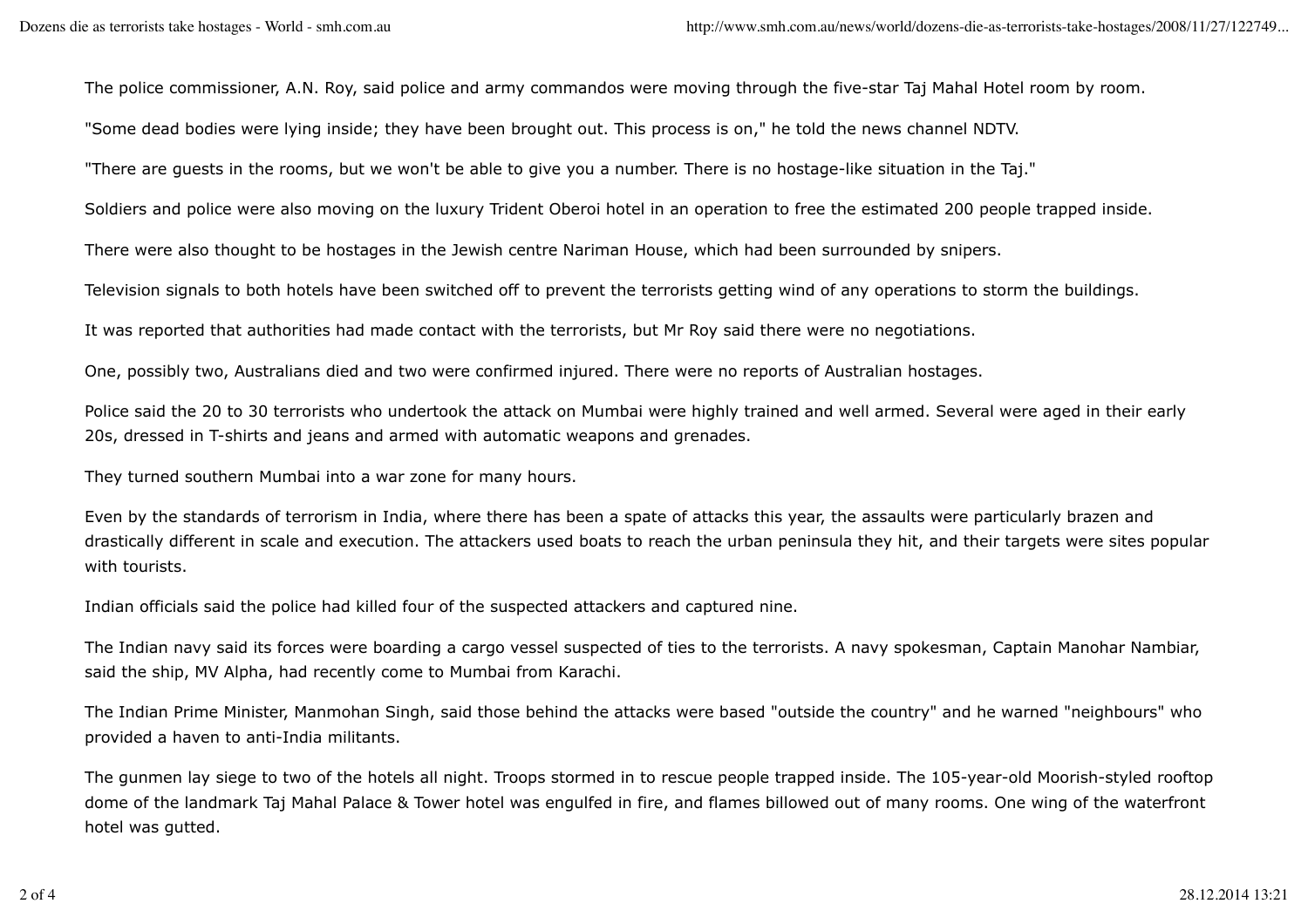Hospitals were overwhelmed and sent out appeals for blood donations. Parts of the city remained under siege last night.

Guests were still trapped inside the 36-floor Oberoi Trident hotel, possibly as hostages. Commandos tried to storm the hotel and police battled the gunmen as hotel guests signalled to firemen from their room windows. Another hotel attacked was the Ramada, to the north.

A militant holed up inside the Oberoi Hotel told India TV yesterday morning that seven attackers were holding hostages there. "We want all Mujahideens held in India released, and only after that we will release the people.

"Muslims in India should not be persecuted. We love this as our country, but when our mothers and sisters were being killed, where was everybody?"

Two hostages from Turkey who were released because they were Muslim said they saw "countless" people shot in the room they were kept in on the 19th floor of the Oberoi Hotel, according to Debra Bayne, part of a NSW trade delegation who managed to hole up in her room on the same floor before police rescued them.

Some guests remained in hiding in the hotels, making mobile phone calls, some of them to television stations, describing their ordeal.

Alex Chamberlain, a Briton who was dining at the Oberoi, told Sky News that a gunman had ushered 30 or 40 people from the restaurant into a stairway and, speaking in Hindi or Urdu, ordered them to put up their hands.

"They were talking about British and Americans specifically," he recounted. "There was an Italian guy, who, you know, they said, 'Where are you from?' and he said he's from Italy, and they said, 'Fine,' and they left him alone."

Sajjad Karim, 38, a British member of the European Parliament, told Sky News: "A gunman just stood there spraying bullets around, right next to me."

Before his phone went dead, Mr Karim added: "I managed to turn away and I ran into the hotel kitchen and then we were shunted into a restaurant in the basement. We are now in the dark in this room, and we have barricaded all the doors. It's really bad."

Attackers had also entered Cama and Albless Hospital, and struck at or near Nariman House, home to an ultra-orthodox Jewish centre. Reuters reported that an Israeli family was being held hostage.

Several high-ranking law enforcement officials, including the chief of the anti-terrorism squad and a commissioner of police, were reported killed.